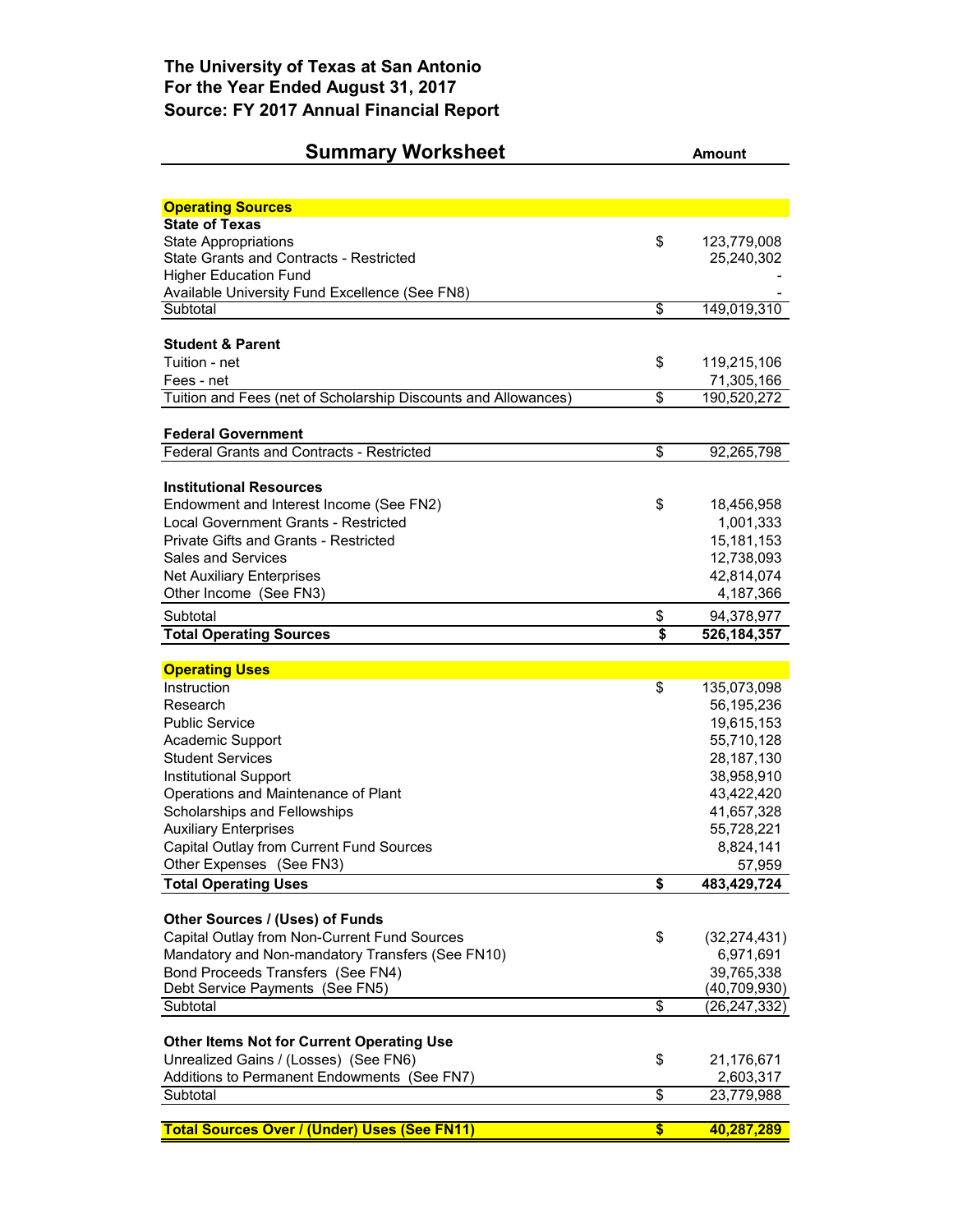## **The University of Texas at San Antonio Your File Name: Please enter only whole numbers. For the Year Ended August 31, 2017 Do not use "Named Areas". Source: FY 2017 Annual Financial Report Do not link to external spreadsheets.**

**Your File Name: 110 - S & U - FY 2017 - S-A.xlsx** 

3 5 6 8 9 0 #

| DETAIL WORKSHEET FY 2017                                                                                                                                                                                                                                                                       |                              |                               |                              |                         |                    |                                         |                |                      |                         |                                  |
|------------------------------------------------------------------------------------------------------------------------------------------------------------------------------------------------------------------------------------------------------------------------------------------------|------------------------------|-------------------------------|------------------------------|-------------------------|--------------------|-----------------------------------------|----------------|----------------------|-------------------------|----------------------------------|
|                                                                                                                                                                                                                                                                                                | <b>Educational &amp;</b>     |                               | Auxiliary                    | Restricted              |                    | Annuity, Life &<br><b>Endowment and</b> | Unexpended     | <b>Retirement of</b> | Investment In           | <b>FY 2017</b><br>Primary        |
| <b>Operating Sources</b>                                                                                                                                                                                                                                                                       | General                      | Designated                    | <b>Enterprises</b>           | Expendable              | <b>Loan Funds</b>  | <b>Similar Funds</b>                    | Plant          | Indebtedness         | Plant                   | <b>University</b>                |
| <b>State of Texas</b><br>State Appropriations<br>State Grants and Contracts - Restricted                                                                                                                                                                                                       | 123,779,008<br>22,859,587    | 973,500                       |                              | 1,407,215               |                    |                                         |                |                      |                         | 123,779,008<br>25,240,302        |
| <b>Higher Education Fund</b><br>Available University Fund Excellence (See FN8)                                                                                                                                                                                                                 |                              |                               |                              |                         |                    |                                         |                |                      |                         |                                  |
| Subtotal                                                                                                                                                                                                                                                                                       | 146,638,595                  | 973,500                       |                              | 1,407,215               |                    |                                         |                |                      |                         | 149,019,310                      |
|                                                                                                                                                                                                                                                                                                |                              |                               |                              |                         |                    |                                         |                |                      |                         |                                  |
| <b>Student &amp; Parent</b><br><b>Tuition Potential 100%</b>                                                                                                                                                                                                                                   | 58,577,062                   | 121,340,752                   |                              |                         |                    |                                         |                |                      |                         | 179,917,814                      |
| Waivers - Statutory (Not Reported in AFR) (Enter as Negative No.)<br>Waivers - Institutional (Not Reported in AFR) (Enter as Negative No.)<br>Exemptions - Statutory (Not Reported in AFR) (Enter as Negative No.)                                                                             | (11,021,961)                 |                               |                              |                         |                    |                                         |                |                      |                         | (11,021,961)                     |
| Exemptions - Institutional (Not Reported in AFR) (Enter as Negative No.)<br>Tuition - Gross - AFR Presentation                                                                                                                                                                                 | 47,555,101                   | 121.340.752                   |                              |                         |                    |                                         |                |                      |                         | 168,895,853                      |
| Waivers - Statutory (Reported in AFR) (Enter as Negative No.)<br>Waivers - Institutional (Reported in AFR) (Enter as Negative No.)<br>Exemptions - Statutory (Reported in AFR) (Enter as Negative No.)<br>Exemptions - Institutional (Reported in AFR) (Enter as Negative No.)                 | (2,781,286)                  | (11,026,947)                  |                              |                         |                    |                                         |                |                      |                         | (13,808,233)                     |
| All Other Scholarship Disc.& Allow. (Enter as Negative No.)                                                                                                                                                                                                                                    | (11, 346, 130)               | (24, 526, 384)                |                              |                         |                    |                                         |                |                      |                         | (35, 872, 514)                   |
| Tuition - net                                                                                                                                                                                                                                                                                  | 33,427,685                   | 85,787,421                    |                              |                         |                    |                                         |                |                      |                         | 119,215,106                      |
| Fees Potential 100%                                                                                                                                                                                                                                                                            | 346,796                      | 67,374,379                    | 33,688,522                   |                         |                    |                                         |                |                      |                         | 101,409,697                      |
| Waivers - Statutory (Not Reported in AFR) (Enter as Negative No.)<br>Waivers - Institutional (Not Reported in AFR) (Enter as Negative No.)<br>Exemptions - Statutory (Not Reported in AFR) (Enter as Negative No.)<br>Exemptions - Institutional (Not Reported in AFR) (Enter as Negative No.) |                              |                               |                              |                         |                    |                                         |                |                      |                         |                                  |
| Fees - Gross - AFR Presentation<br>Waivers - Statutory (Reported in AFR) (Enter as Negative No.)                                                                                                                                                                                               | 346,796                      | 67,374,379                    | 33,688,522                   |                         |                    |                                         |                |                      |                         | 101,409,697                      |
| Waivers - Institutional (Reported in AFR) (Enter as Negative No.)<br>Exemptions - Statutory (Reported in AFR) (Enter as Negative No.)<br>Exemptions - Institutional (Reported in AFR) (Enter as Negative No.)                                                                                  |                              |                               | (2,056,193)                  |                         |                    |                                         |                |                      |                         | (2,056,193)                      |
| All Other Scholarship Disc.& Allow. (Enter as Negative No.)                                                                                                                                                                                                                                    | (103, 024)                   | (19.998.749)                  | (7.946.565)                  |                         |                    |                                         |                |                      |                         | (28, 048, 338)                   |
| Fees - net                                                                                                                                                                                                                                                                                     | 243,772                      | 47,375,630                    | 23,685,764                   |                         |                    |                                         |                |                      |                         | 71,305,166                       |
| Net Tuition and Fees (Funds Collected)                                                                                                                                                                                                                                                         | 33,671,457                   | 133, 163, 051                 | 23,685,764                   |                         |                    |                                         |                |                      |                         | 190,520,272                      |
| <b>Federal Government</b>                                                                                                                                                                                                                                                                      |                              |                               |                              |                         |                    |                                         |                |                      |                         |                                  |
| Federal Grants and Contracts - Restricted                                                                                                                                                                                                                                                      |                              | 7,369,157                     |                              | 84,896,641              |                    |                                         |                |                      |                         | 92,265,798                       |
| <b>Institutional Resources</b>                                                                                                                                                                                                                                                                 |                              |                               |                              |                         |                    |                                         |                |                      |                         |                                  |
| Endowment and Interest Income (See FN2)                                                                                                                                                                                                                                                        | 1,891,977                    | 3,512,154                     | 2,190,405                    | 8,778,756               | 128,943            | 881,578                                 | 1,073,145      |                      |                         | 18,456,958                       |
| Local Government Grants - Restricted                                                                                                                                                                                                                                                           |                              | 117,815                       |                              | 883,518                 |                    |                                         |                |                      |                         | 1,001,333                        |
| Private Gifts and Grants - Restricted<br>Sales and Services                                                                                                                                                                                                                                    |                              | 385,406<br>10,782,207         |                              | 14,795,747<br>1,955,886 |                    |                                         |                |                      |                         | 15, 181, 153<br>12,738,093       |
| <b>Net Auxiliary Enterprises</b>                                                                                                                                                                                                                                                               |                              |                               | 42,814,074                   |                         |                    |                                         |                |                      |                         | 42,814,074                       |
| Other Income (See FN3)<br>Subtotal                                                                                                                                                                                                                                                             | 1.891.977                    | 2,326,408<br>17.123.990       | 7,722<br>45.012.201          | 1,576,601<br>27,990.508 | 421,785<br>550.728 | 881.578                                 | 1.073.145      |                      | (145, 150)<br>(145.150) | 4,187,366<br>94.378.977          |
| <b>Total Operating Sources</b>                                                                                                                                                                                                                                                                 | 182,202,029                  | 158,629,698                   | 68,697,965                   | 114,294,364             | 550.728            | 881,578                                 | 1.073.145      |                      | (145, 150)              | 526, 184, 357                    |
|                                                                                                                                                                                                                                                                                                |                              |                               |                              |                         |                    |                                         |                |                      |                         |                                  |
| <b>Operating Uses</b><br>Instruction                                                                                                                                                                                                                                                           | 113,591,479                  | 14,400,998                    |                              | 7,080,621               |                    |                                         |                |                      |                         | 135,073,098                      |
| Research                                                                                                                                                                                                                                                                                       | 16,024,856                   | 8,110,081                     |                              | 32,060,299              |                    |                                         |                |                      |                         | 56, 195, 236                     |
| <b>Public Service</b>                                                                                                                                                                                                                                                                          | 9,452,676                    | 2,654,567                     |                              | 7,507,910               |                    |                                         |                |                      |                         | 19,615,153                       |
| Academic Support<br><b>Student Services</b>                                                                                                                                                                                                                                                    | 22,202,702<br>5.702.952      | 31,529,352<br>21,266,758      |                              | 1,978,074<br>414,093    | 803,327            |                                         |                |                      |                         | 55,710,128<br>28.187.130         |
| <b>Institutional Support</b>                                                                                                                                                                                                                                                                   | 28,427,625                   | 9,679,639                     |                              | 851,646                 |                    |                                         |                |                      |                         | 38,958,910                       |
| Operations and Maintenance of Plant                                                                                                                                                                                                                                                            | 20,752,452                   | 18, 189, 780                  |                              | 72,591                  |                    |                                         | 4,407,597      |                      |                         | 43,422,420                       |
| Scholarships and Fellowships                                                                                                                                                                                                                                                                   | 8,283,582                    | 14,930,955                    |                              | 18,442,791              |                    |                                         |                |                      |                         | 41,657,328                       |
| <b>Auxiliary Enterprises</b>                                                                                                                                                                                                                                                                   |                              | 1,307,482<br>6,046,573        | 52,909,558                   | 1,511,181<br>1,818,052  |                    |                                         |                |                      |                         | 55,728,221<br>8,824,141          |
| Capital Outlay from Current Fund Sources*<br>Other Expenses (See FN3)                                                                                                                                                                                                                          | 877,597                      | 4,000                         | 81,919                       |                         |                    | 53,959                                  |                |                      |                         | 57,959                           |
| <b>Total Operating Uses</b>                                                                                                                                                                                                                                                                    | 225,315,921                  | 128, 120, 185                 | 52,991,477                   | 71,737,258              | 803,327            | 53,959                                  | 4,407,597      |                      |                         | 483,429,724                      |
| <b>Other Sources / (Uses) of Funds</b>                                                                                                                                                                                                                                                         |                              |                               |                              |                         |                    |                                         |                |                      |                         |                                  |
| Capital Outlay from Non-Current Fund Sources*                                                                                                                                                                                                                                                  |                              |                               |                              |                         |                    |                                         | (32, 274, 431) |                      |                         | (32, 274, 431)                   |
| Mandatory and Non-mandatory Transfers (See FN10)                                                                                                                                                                                                                                               | 55,194,635                   | (31, 237, 049)                | (1,617,812)                  | (39, 586, 550)          | 819,308            | 7,016,921                               | 16,374,397     |                      | 7,841                   | 6,971,691                        |
| Bond Proceeds Transfers In (See FN4)                                                                                                                                                                                                                                                           |                              |                               |                              |                         |                    |                                         | 39,765,338     |                      |                         | 39,765,338                       |
| Debt Service Payments (See FN5)<br>Subtotal                                                                                                                                                                                                                                                    | (16, 641, 174)<br>38,553,461 | (7,035,174)<br>(38, 272, 223) | (17,033,582)<br>(18,651,394) | (39, 586, 550)          | 819,308            | 7,016,921                               | 23,865,304     |                      | 7,841                   | (40, 709, 930)<br>(26, 247, 332) |
|                                                                                                                                                                                                                                                                                                |                              |                               |                              |                         |                    |                                         |                |                      |                         |                                  |
| <b>Other Items Not for Current Operating Use</b>                                                                                                                                                                                                                                               |                              |                               |                              |                         |                    | 8.226.929                               |                |                      |                         | 21.176.671                       |
| Unrealized Gains / (Losses) (See FN6)<br>Additions to Permanent Endowments (See FN7)                                                                                                                                                                                                           | 4,926,047                    | 1,463,003                     | 4,286,288                    | 2,274,404               |                    | 2,603,317                               |                |                      |                         | 2,603,317                        |
| Subtotal                                                                                                                                                                                                                                                                                       | 4,926,047                    | 1,463,003                     | 4,286,288                    | 2,274,404               |                    | 10.830.246                              |                |                      |                         | 23.779.988                       |
| Total Sources Over / (Under) Uses (See FN 11)                                                                                                                                                                                                                                                  | 365,616                      | (6, 299, 707)                 | 1,341,382                    | 5,244,960               | 566,709            | 18,674,786                              | 20,530,852     |                      | (137, 309)              | 40,287,289                       |
|                                                                                                                                                                                                                                                                                                |                              |                               |                              |                         |                    |                                         |                |                      |                         |                                  |
| Bond Proceeds/(Principal Debt Payments)<br>Depreciation Expense<br>Transfer of Capital Asset(s) from System                                                                                                                                                                                    |                              |                               |                              |                         |                    |                                         |                |                      | (48, 280, 647)          | (48, 280, 647)                   |
| Other Post-Employment Benefit (OPEB) Expense<br>Non-Cash Capital Gifts                                                                                                                                                                                                                         |                              |                               |                              |                         |                    |                                         |                |                      | 1.449.993               | 1,449,993                        |
| Capital Outlay                                                                                                                                                                                                                                                                                 |                              |                               |                              |                         |                    |                                         |                |                      | 41,098,573              | 41,098,573                       |
|                                                                                                                                                                                                                                                                                                | 365.616                      | (6.299.707)                   | 1,341,382                    | 5.244.960               | 566.709            | 18,674,786                              | 20,530,852     |                      | (5,869,390)             |                                  |

\*Defined as any capital outlay expenses from Educational & General, Designated, Auxiliary, or Restricted Expendable Funds.<br>\*\*Defined as any capital outlay expense from funds other than Educational & General, Designated, A

Changes in Net Assets as shown on SRECNP in Annual Financial Report.<br>Difference (Must be "0".) - 34,555,208<br>Difference (Must be "0".) - 34,555,208

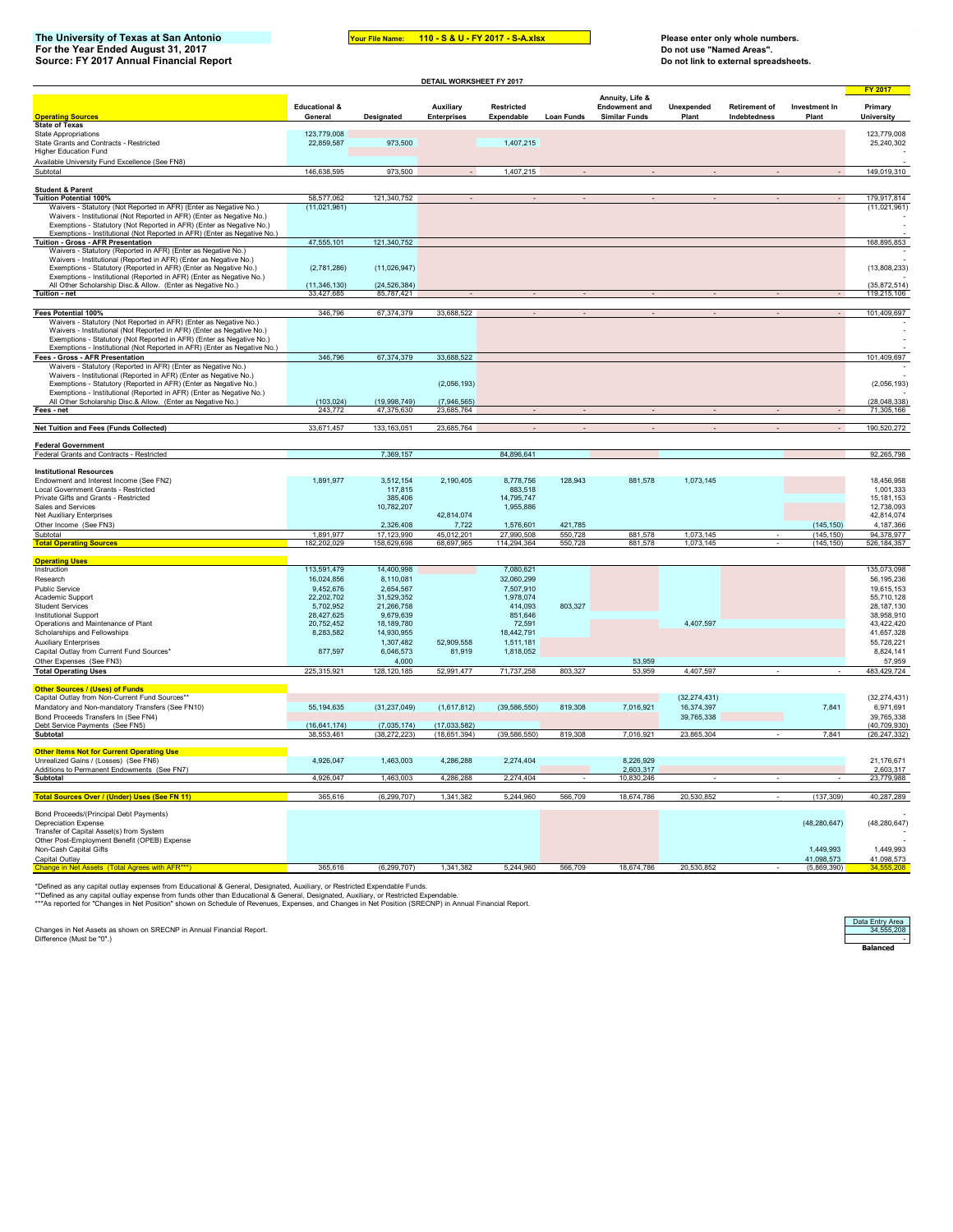**Note; This tab is only for individual institutions/agencies, Systems do not need to complete this tab, unless they report research expenditures.**

## **For the Year Entry Areas** Please enter only whole numbers.<br>Do not use "Named Areas".

**Do not link to external spreadsheets. Let up a very spread of the 200 m**  $\alpha$  and  $\alpha$  at 75%.

|                                                                                                                                                                                          |                     | FY 2017 Research Expenditure Survey |                           |                          |                         |                       |                           |                        |              |                   |
|------------------------------------------------------------------------------------------------------------------------------------------------------------------------------------------|---------------------|-------------------------------------|---------------------------|--------------------------|-------------------------|-----------------------|---------------------------|------------------------|--------------|-------------------|
| <b>Summary of R &amp; D Expenditures</b>                                                                                                                                                 |                     |                                     |                           |                          |                         | <b>Overall Total</b>  | <b>Defined For Survey</b> |                        |              |                   |
| R & D Expenses as defined for the Research Expenditure Survey                                                                                                                            |                     |                                     |                           |                          |                         | \$.<br>55,843,244     | 55,843,244                | Research Per           |              | Difference        |
| R & D Expenses not meeting the narrow definition of R & D used in the Research Expenditures Survey (Must be a positive number.)                                                          |                     |                                     |                           |                          |                         | 351,992               |                           | <b>SRECNP</b>          |              |                   |
| Total Expenses for R & D as reported on the Schedule of Revenues, Expenses, and Changes in Net Position                                                                                  |                     |                                     |                           |                          |                         | \$<br>56,195,236      |                           | 56,195,236 \$          |              |                   |
|                                                                                                                                                                                          |                     |                                     |                           |                          |                         |                       |                           |                        |              | <b>Balanced</b>   |
| Other Research-related Equipment Expenditures (noncurrent fund expenditures, etc. - do not include R & D plant expenses or construction)                                                 |                     |                                     |                           |                          |                         |                       |                           |                        |              |                   |
| Indirect Costs associated with Expenses for R & D as defined for this survey                                                                                                             |                     |                                     |                           |                          |                         | 6,011,152             | 6,011,152                 |                        |              |                   |
| Capital Outlay for research equipment (do not include R & D plant expenses or construction)                                                                                              |                     |                                     |                           |                          |                         | 5,926,822             | 5,926,822                 |                        | From FGD Tab |                   |
| Expenditures for conduct of R & D made by institution's research foundation or 501© corporation on behalf of the institution and not report in institution AFR, including indirect costs |                     |                                     |                           |                          |                         |                       |                           |                        |              |                   |
| not reported above                                                                                                                                                                       |                     |                                     |                           |                          |                         |                       |                           |                        |              |                   |
| Pass-throughs from Texas Engineering Experiment Station not reported in R & D Expenditures as defined for the Research Expenditure Survey                                                |                     |                                     |                           |                          |                         |                       |                           |                        |              |                   |
| <b>Total R &amp; D Expenditures</b>                                                                                                                                                      |                     |                                     |                           |                          | $\mathfrak{L}$          | 68,133,210 \$         | 67,781,218                |                        |              |                   |
| Amount of Total R & D Expenditures your institution received as a Subrecipient                                                                                                           |                     |                                     |                           |                          |                         |                       | 2,801,599                 |                        |              |                   |
| Amount of Total R & D Expenditures your institution passed through to Subrecipients                                                                                                      |                     |                                     |                           |                          |                         |                       | 566,714                   |                        |              |                   |
|                                                                                                                                                                                          |                     |                                     |                           |                          |                         |                       |                           |                        |              |                   |
|                                                                                                                                                                                          |                     |                                     |                           |                          |                         |                       |                           |                        |              |                   |
| <b>R &amp; D Expenditures By Funding Source</b>                                                                                                                                          | Federal             | <b>State Appropriations</b>         | State<br>Contracts/Grants | Institution<br>Resources | Private<br>For-Profit   | Private<br>Non-Profit | Total                     |                        |              |                   |
| <b>Agricultural Sciences</b>                                                                                                                                                             |                     | $\Omega$                            |                           | $\mathbf{0}$             |                         |                       |                           |                        |              |                   |
|                                                                                                                                                                                          | 3,695               |                                     | $\mathbf 0$               |                          | $\mathbf 0$             |                       | 0 <sup>5</sup><br>3,695   |                        |              |                   |
| Biological and Other Life Sciences                                                                                                                                                       | 10,005,894          | 4,865,517                           | 219,976                   | 1,656,692                | 762,541                 | 1,046,458             | 18,557,078                |                        |              |                   |
| Computer Science                                                                                                                                                                         | 4,704,218           | 503,912                             | 18,517                    | 369,678                  | 188,241                 | 331,312               | 6,115,878                 |                        |              |                   |
| Engineering                                                                                                                                                                              | 6,536,354           | 2,810,474                           | 550,240                   | 2,633,629                | 1.200.172               | 438,536               | 14,169,405                |                        |              |                   |
| <b>Environmental Sciences</b>                                                                                                                                                            | 624,386             | 80,574                              | $\mathbf 0$               | 225,068                  | $\overline{0}$          | 2,586                 | 932,614                   |                        |              |                   |
| <b>Mathematical Sciences</b>                                                                                                                                                             | 157,502             | 94,385                              | $\overline{0}$            | 84,772                   | 7,231                   | 33,210                | 377,100                   |                        |              | <b>Difference</b> |
| <b>Medical Sciences</b>                                                                                                                                                                  | 63.293              | $\Omega$                            | $\Omega$                  | $\Omega$                 | $\Omega$                | $\Omega$              | 63.293                    | <b>Balanced</b>        | -5           |                   |
| <b>Physical Sciences</b>                                                                                                                                                                 | 2,907,511           | 1,620,468                           | 1,208,129                 | 1,085,992                | 612,413                 | 589,783               | 8,024,296                 |                        |              |                   |
| Psychology                                                                                                                                                                               | 198,746             | 633,980                             | $\overline{0}$            | 209,906                  | $\overline{0}$          | 5,520                 | 1,048,152                 | Difference Must Be "-" |              |                   |
| Social Sciences                                                                                                                                                                          | 1,191,016           | 1,544,786                           | 22,092                    | 483,968                  | 65,005                  | 176,312               | 3,483,179                 | and White in Color In  |              |                   |
| Other Sciences not classified above                                                                                                                                                      | 1,589,644           | 1,355,578                           | 211,482                   | 3,857,967                | 337,111                 | 162,206               | 7,513,988                 | Order To Submit.       |              |                   |
| Arts and Humanities                                                                                                                                                                      | 96,333              | 585,126                             | $\overline{\mathbf{0}}$   | 168,906                  | 146,554                 | 314,169               | 1,311,088                 |                        |              |                   |
| <b>Business Administration</b>                                                                                                                                                           | (16, 545)           | 2,196,777                           | $\overline{0}$            | 409,763                  | 231,367                 | 310,719               | 3,132,081                 |                        |              |                   |
| Education                                                                                                                                                                                | 1,073,470           | 694,653                             | 37,850                    | 585,049                  | 351,824                 | 74,499                | 2,817,345                 |                        |              |                   |
| Law                                                                                                                                                                                      | 221,299             | $\Omega$                            | 2,978                     | 7,749                    | $\Omega$                | $\mathbf{0}$          | 232.026                   |                        |              |                   |
| Field of Study - Future Use 1                                                                                                                                                            |                     |                                     |                           |                          |                         |                       |                           |                        |              |                   |
| Field of Study - Future Use 2                                                                                                                                                            |                     |                                     |                           |                          |                         |                       |                           |                        |              |                   |
| Field of Study - Future Use 3                                                                                                                                                            |                     |                                     |                           |                          |                         |                       |                           |                        |              |                   |
| Field of Study - Future Use 4                                                                                                                                                            |                     |                                     |                           |                          |                         |                       |                           |                        |              |                   |
| Field of Study - Future Use 5                                                                                                                                                            |                     |                                     |                           |                          |                         |                       |                           |                        |              |                   |
| Other Non-Science Activities                                                                                                                                                             |                     |                                     |                           |                          |                         |                       |                           |                        |              |                   |
| <b>Total R &amp; D Expenditures By Funding Source</b>                                                                                                                                    | 29,356,816 \$<br>S. | 16,986,230 \$                       | 2,271,264 \$              | 11,779,139 \$            | 3,902,459 \$            | 3,485,310 \$          | 67,781,218                |                        |              |                   |
|                                                                                                                                                                                          |                     |                                     |                           |                          |                         |                       |                           |                        |              |                   |
|                                                                                                                                                                                          |                     |                                     |                           |                          |                         |                       |                           |                        |              |                   |
| R & D Expenditures - Select Areas of Special Interest                                                                                                                                    |                     |                                     |                           |                          |                         |                       |                           |                        |              |                   |
| Aerospace Technology                                                                                                                                                                     | 96,628              | $\Omega$                            | $\overline{0}$            | $\Omega$                 | $\overline{\mathbf{0}}$ |                       | \$<br>96,628              |                        |              |                   |
| Biotechnology                                                                                                                                                                            | 950,088             | $\overline{0}$                      | 33,986                    | $\mathbf 0$              | 45,138                  |                       | 1,029,212                 |                        |              |                   |
| Cancer Research                                                                                                                                                                          | 193,471             | 1,855                               | 1,181,214                 | 618                      | 25,503                  |                       | 1,402,661                 |                        |              |                   |
| Energy                                                                                                                                                                                   | 493,898             | $\Omega$                            | (22, 201)                 | 413,293                  | (1,746)                 |                       | 883,244                   |                        |              |                   |
| Manufacturing Technology                                                                                                                                                                 | 74,976              | $\Omega$                            | $\overline{0}$            | 81,595                   | 74,506                  |                       | 231,077                   |                        |              |                   |
| <b>Materials Science</b>                                                                                                                                                                 | 108,438             | $\Omega$                            | $\overline{\mathbf{0}}$   | (55)                     | $\Omega$                |                       | 108,383                   |                        |              |                   |
| Microelectronics and Computer Technology                                                                                                                                                 | 1,062,281           | 502,057                             | 18,517                    | 199,381                  | $\overline{0}$          |                       | 1,782,236                 |                        |              |                   |
| <b>Water Resources</b>                                                                                                                                                                   | 4,415               | $\Omega$                            | $\mathbf{0}$              | 98,664                   | 23,162                  |                       | 126,241                   |                        |              |                   |
| Human Stem Cells - Adult                                                                                                                                                                 |                     |                                     |                           |                          |                         |                       |                           |                        |              |                   |
| Human Stem Cells - Embryonic                                                                                                                                                             |                     |                                     |                           |                          |                         |                       |                           |                        |              |                   |
| Univ Special Interest - Future Use 3                                                                                                                                                     |                     |                                     |                           |                          |                         |                       |                           |                        |              |                   |
| Univ Special Interest - Future Use 4                                                                                                                                                     |                     |                                     |                           |                          |                         |                       |                           |                        |              |                   |
| Univ Special Interest - Future Use 5                                                                                                                                                     |                     |                                     |                           |                          |                         |                       |                           |                        |              |                   |
| <b>Total R &amp; D Expenditures - Select Areas of Special Interest</b>                                                                                                                   | 2,984,195 \$<br>\$  | 503,912 \$                          | 1,211,516                 | 793,496 \$<br>- \$       | 166,563 \$              |                       | 5.659.682<br>$-$ \$       |                        |              |                   |